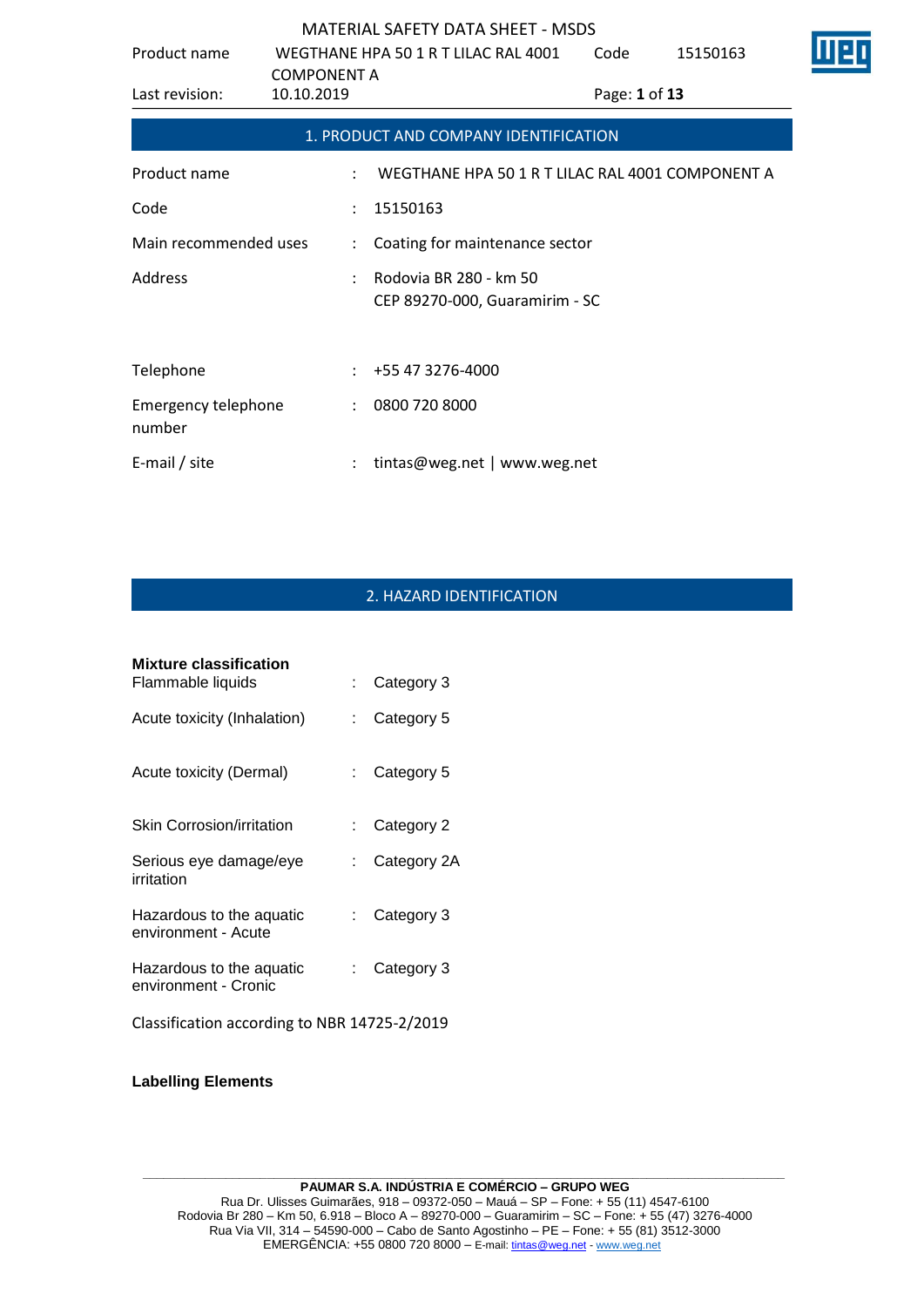|                        |                                  | <b>MATERIAL SAFETY DATA SHEET - MSDS</b>                                                                                                                                                                                                                                             |               |                 |         |
|------------------------|----------------------------------|--------------------------------------------------------------------------------------------------------------------------------------------------------------------------------------------------------------------------------------------------------------------------------------|---------------|-----------------|---------|
| Product name           |                                  | WEGTHANE HPA 50 1 R T LILAC RAL 4001                                                                                                                                                                                                                                                 | Code          | 15150163        |         |
| Last revision:         | <b>COMPONENT A</b><br>10.10.2019 |                                                                                                                                                                                                                                                                                      | Page: 2 of 13 |                 |         |
|                        |                                  |                                                                                                                                                                                                                                                                                      |               |                 |         |
| <b>Warning phrase</b>  |                                  | Warning                                                                                                                                                                                                                                                                              |               |                 |         |
| <b>Hazard phrases</b>  |                                  | H226 Flammable liquid and vapour.<br>H333 May be harmful if inhaled.<br>H313 May be harmful in contact with skin.<br>H315 Causes skin irritation.<br>H319 Causes serious eye irritation.<br>H402 Harmful to aquatic life.<br>H412 Harmful to aquatic life with long lasting effects. |               |                 |         |
| <b>Caution Phrases</b> |                                  |                                                                                                                                                                                                                                                                                      |               |                 |         |
|                        |                                  | <b>Prevention:</b><br>P210 Keep away from heat, hot surfaces, sparks, open flames<br>and other ignition sources. No smoking.                                                                                                                                                         |               |                 |         |
|                        |                                  | P233 Keep container tightly closed.                                                                                                                                                                                                                                                  |               |                 |         |
|                        |                                  | P240 Ground/bond container and receiving equipment.                                                                                                                                                                                                                                  |               |                 |         |
|                        |                                  | <b>Reaction:</b><br>P303+P361+P353 IF ON SKIN (or hair): Take off immediately<br>all contaminated clothing. Rinse skin with water/shower.                                                                                                                                            |               |                 |         |
|                        |                                  | P304+P312 IF INHALED: Call a POISON CENTER or<br>doctor/physician if you feel unwell.                                                                                                                                                                                                |               |                 |         |
|                        |                                  | P312 Call a POISON CENTER/ doctor/if you feel unwell.                                                                                                                                                                                                                                |               |                 |         |
|                        |                                  | P337+P313<br>lf<br>eye<br>advice/attention.                                                                                                                                                                                                                                          | irritation    | persists<br>get | medical |
|                        |                                  | P362+P364 Take off contaminated clothing and wash it before<br>reuse.                                                                                                                                                                                                                |               |                 |         |
|                        |                                  | P370+P378 In case of fire: Use as chapter 5 of MSDS to<br>extinguish.                                                                                                                                                                                                                |               |                 |         |
|                        |                                  | Storage:<br>P403+P235 Store in a well ventilated place. Keep cool.                                                                                                                                                                                                                   |               |                 |         |
|                        |                                  | Treatmentand disposal of waste:<br>P501 Dispose of contents/container as chapter 13 of the<br>MSDS.                                                                                                                                                                                  |               |                 |         |
| Other hazard           |                                  | When heated above its flash point, this material will release<br>toxic vapors and flames, and can burn in open area if exposed<br>to an ignition source.                                                                                                                             |               |                 |         |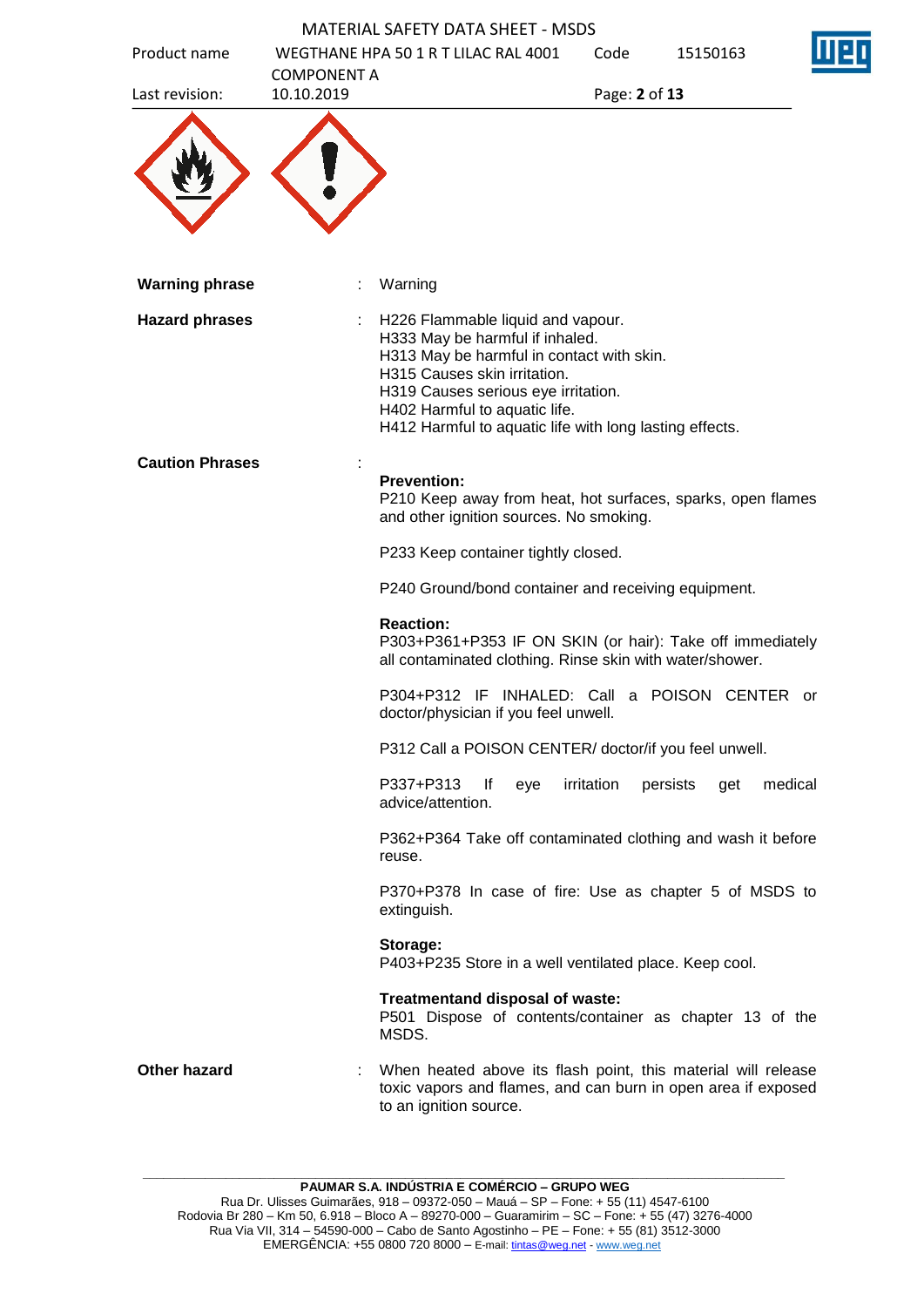Code 15150163

Product name WEGTHANE HPA 50 1 R T LILAC RAL 4001 COMPONENT A<br>10.10.2019 Last revision: 10.10.2019 Page: **3** of **13** 3. COMPOSITION AND INFORMATION ABOUT THE INGRENDIENTS

**Product type:** : : : : : Mixture

# **Ingrendients that contribute to danger:**

| Product name       | CAS No.   | Risck classification                                                                                                                                               | Concentration [%] |
|--------------------|-----------|--------------------------------------------------------------------------------------------------------------------------------------------------------------------|-------------------|
| SOLVENT XYLENE (S) | 1330-20-7 | Flammable liquids,<br>Category 3<br>Acute toxicity Dermal,<br>Category 4<br>Acute toxicity<br>Inhalation,<br>Category 4<br>Skin Corrosion/irritation<br>Category 2 | $>= 10 - 20$      |

## 4. FIRST AID MEASURES

| <b>Inhalation</b>                                                        | : Take the victim to fresh air, keeping them rested and warm. If<br>breathing is irregular or has stopped, apply<br>artificial<br>respiration. Do not give anything orally. Seek medical<br>assistance immediately, bringing the product label whenever<br>possible.                                                                                                                                                                                                                       |
|--------------------------------------------------------------------------|--------------------------------------------------------------------------------------------------------------------------------------------------------------------------------------------------------------------------------------------------------------------------------------------------------------------------------------------------------------------------------------------------------------------------------------------------------------------------------------------|
| <b>Contact with the skin</b>                                             | : Remove the product with vegetal oil (cooking oil) and then<br>wash the skin thoroughly with plenty of water. Do not use<br>solvents or thinners. Seek medical attention in case of any<br>irritation or other symptoms.                                                                                                                                                                                                                                                                  |
| <b>Contact with the eyes</b>                                             | : Remove contact lenses, if wearing any. Flush the eyes with<br>running water for at least 15 minutes, holding the eyelids<br>apart. Seek medical assistance immediately, bringing the<br>product label with you.                                                                                                                                                                                                                                                                          |
| Ingestion                                                                | : Do not provoke vomiting. Consult with a doctor immediately.                                                                                                                                                                                                                                                                                                                                                                                                                              |
| <b>Most important symptoms</b><br>and effects, both acute and<br>delayed | : Headaches, dizziness, fatigue and in extreme cases, loss of<br>consciousness.                                                                                                                                                                                                                                                                                                                                                                                                            |
| Notes for the doctor                                                     | : Treat symptomatically. Do not induce vomiting because of risk<br>of aspiration of gastric contents into the lungs. Gastric lavage<br>is recommended when the patient ingests large quantities,<br>more than 5ml of the substance in its pure form. The toxic<br>potential of the quantity consumed must be evaluated in<br>relation to the risk of aspiration during gastric lavage.<br>Activated coal in solution could be useful. However, in some<br>cases the coal induces vomiting. |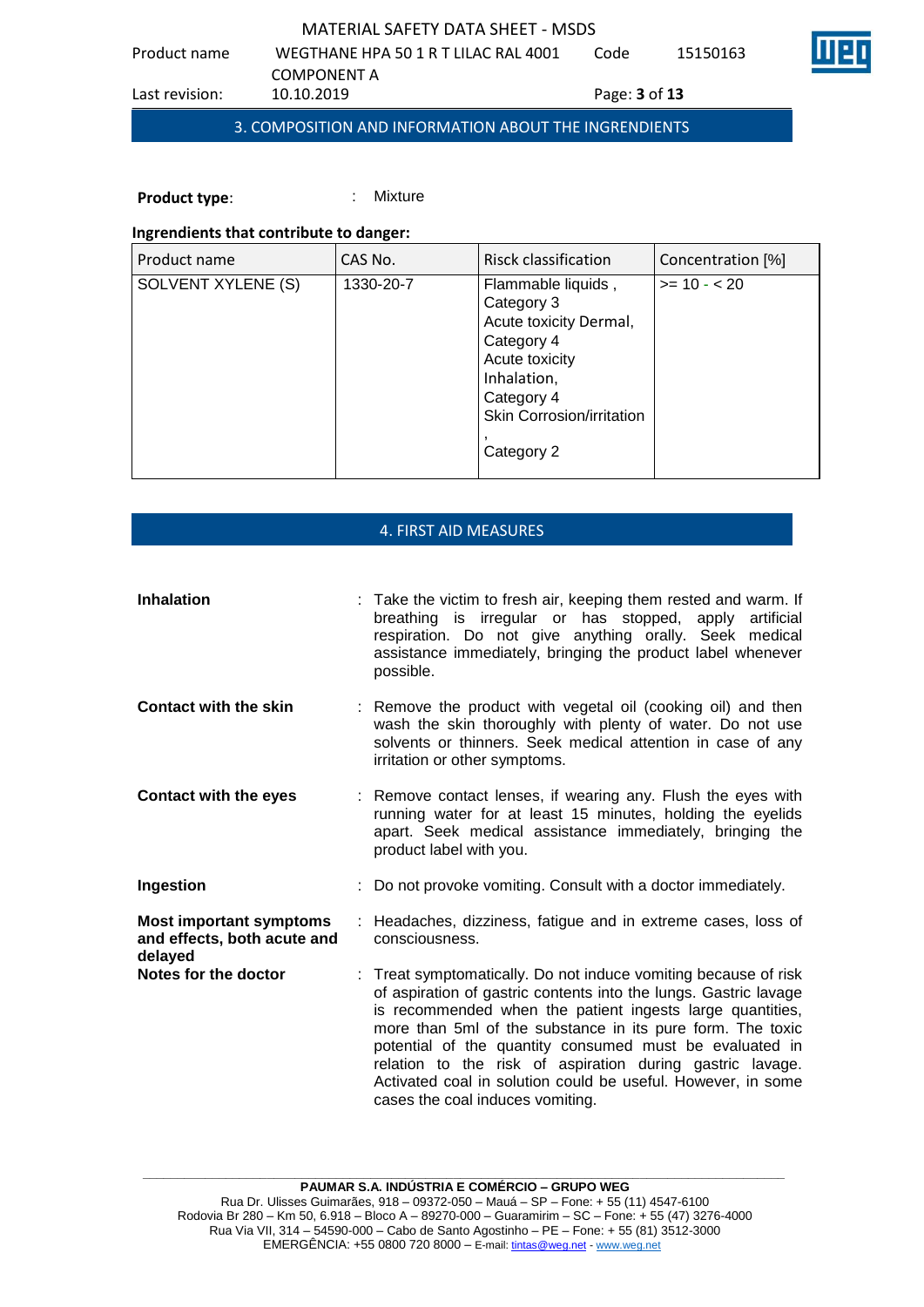Product name WEGTHANE HPA 50 1 R T LILAC RAL 4001

Code 15150163

| Last revision:                                    | <b>COMPONENT A</b><br>10.10.2019 | Page: 4 of 13                                                                                                                                                                                                                                                                                                                                                                                                                                                                                                                                                                                                                                                                                                               |
|---------------------------------------------------|----------------------------------|-----------------------------------------------------------------------------------------------------------------------------------------------------------------------------------------------------------------------------------------------------------------------------------------------------------------------------------------------------------------------------------------------------------------------------------------------------------------------------------------------------------------------------------------------------------------------------------------------------------------------------------------------------------------------------------------------------------------------------|
|                                                   |                                  | 5. FIRE-FIGHTING MEASURES                                                                                                                                                                                                                                                                                                                                                                                                                                                                                                                                                                                                                                                                                                   |
| <b>Suitable extinguishing</b><br>methods          |                                  | : Water in mist form<br>Carbon dioxide (CO2)<br>Foam alcohol resistent<br>Dry chemical powder                                                                                                                                                                                                                                                                                                                                                                                                                                                                                                                                                                                                                               |
| <b>Extinguishing methods not</b><br>recommended   | ÷.                               | Direct water jet.                                                                                                                                                                                                                                                                                                                                                                                                                                                                                                                                                                                                                                                                                                           |
| <b>Specific dangers</b>                           |                                  | : Flammable liquid and vapour. Dangerous when exposed to<br>heat or ignition source. Exposed packaging to the fire may<br>rupture due to the increased pressure with risk of a<br>subsequent explosion. The vapours are havier than the air<br>and spread close to the ground and it can move to the ignition<br>source and provoke fire or backspace of the flames. Avoid the<br>accumulation of vapours in depressions on the ground,<br>manholes, basement etc. The vapours and/or the particles<br>finely divided (spray) may form explosive mixtures with the air.<br>In case of burning of the product, it forms carbon and nitrogen<br>compounds. The inhalation of these subproducts may cause<br>damage to health. |
| Protective measures of the<br>fire fighting team. | ÷.                               | The personnel involved in firefighting should wear self<br>contained breathing apparatus with positive pressure and full<br>protection clothes.                                                                                                                                                                                                                                                                                                                                                                                                                                                                                                                                                                             |
| <b>Specific methods</b>                           |                                  | : Evacuate and isolate the area. Approach from fire with wind at<br>your back. Fight the fire to a secure distance. Remove the<br>packaging of the product from the fire area if this can be made<br>with safety. Chill sideways with water in form of fog all the<br>closed packaging near the fire. Avoid that the resulting water<br>from fire fighting reaches drains or waterways. Use dikes to<br>contain this water and eliminate it according to environmental<br>regulations.                                                                                                                                                                                                                                      |

## 6. SPILL / LEAK CONTROL PROCEDURES

### **Personal precautions, protective equipment and emergency procedures**

| For the emergency service<br>staff                      | : If specialized clothing is needed to combat the leak/spillage,<br>Section 8 should be consulted. All precautions described in<br>the following section must be followed.                                               |
|---------------------------------------------------------|--------------------------------------------------------------------------------------------------------------------------------------------------------------------------------------------------------------------------|
| For staff who are not part<br>of the emergency services | : No action should be taken that may generate danger to<br>people without adequate training and<br>qualifications. Understand the dangers of leaked/spilled<br>products. Use appropriate personal protective equipment - |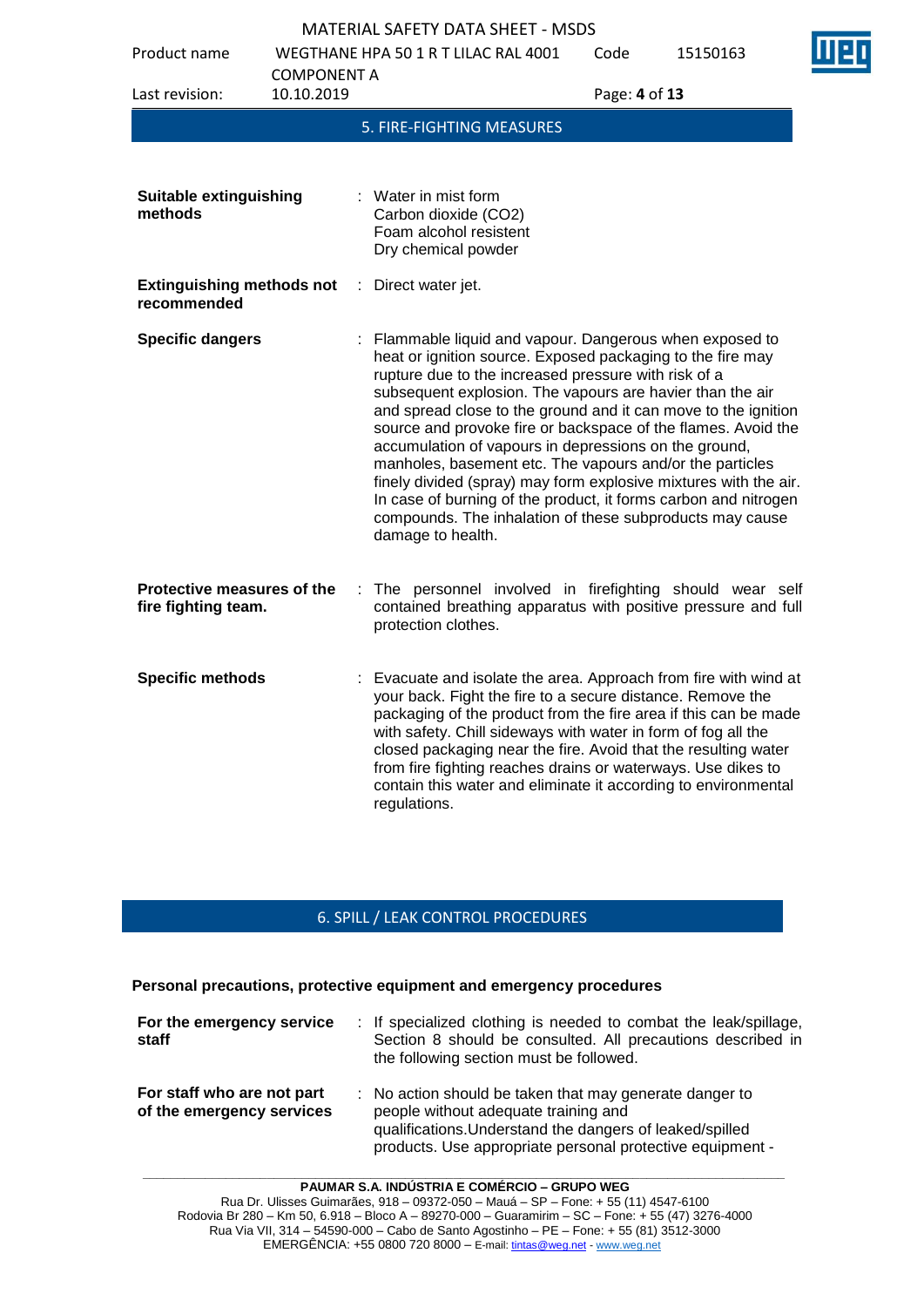| <b>MATERIAL SAFETY DATA SHEET - MSDS</b> |
|------------------------------------------|
|------------------------------------------|

Product name WEGTHANE HPA 50 1 R T LILAC RAL 4001

| Product name                     |                    | WEGTHANE HPA 50 1 R T LILAC RAL 4001                                                                                                                                                                                                                                                                              | Code                                                                                                                                                                                                                                                                                                                                                                                                                                                                                                           | 15150163 |  |
|----------------------------------|--------------------|-------------------------------------------------------------------------------------------------------------------------------------------------------------------------------------------------------------------------------------------------------------------------------------------------------------------|----------------------------------------------------------------------------------------------------------------------------------------------------------------------------------------------------------------------------------------------------------------------------------------------------------------------------------------------------------------------------------------------------------------------------------------------------------------------------------------------------------------|----------|--|
|                                  | <b>COMPONENT A</b> |                                                                                                                                                                                                                                                                                                                   |                                                                                                                                                                                                                                                                                                                                                                                                                                                                                                                |          |  |
| Last revision:                   | 10.10.2019         |                                                                                                                                                                                                                                                                                                                   | Page: 5 of 13                                                                                                                                                                                                                                                                                                                                                                                                                                                                                                  |          |  |
|                                  |                    | supervision of a trained professional.                                                                                                                                                                                                                                                                            | see section 8. Evacuate surrounding areas. Isolate area and<br>keep onlookers away. Do not touch or walk through spilled<br>material. Eliminate all sources of ignition. Avoid breathing<br>vapor or mist. Provide adequate ventilation if possible. Wear<br>appropriate respiratory mask when ventilation is inadequate.In<br>accordance with characteristics of the location and/or area<br>and in relation to the amount of spilled/leaked product,<br>additional emergency measures may be taken under the |          |  |
| <b>Environmental precautions</b> |                    | : Prevent the product or the water used in the service reaches<br>waterways,<br>channels, drains, or galleries. In case of significant spill, retain<br>spi<br>lled liquid with inert material such as sand or earth. In<br>approprieate,<br>use absorbent materials such as sawdust, rags, vermiculites,<br>etc. |                                                                                                                                                                                                                                                                                                                                                                                                                                                                                                                |          |  |

### **Methods and materials for containment and cleaning**

| Large spills / leaks        | : Understand<br>depressions in the floor. If this happens to provide ventilation.<br>disposal. Remove local packaging from the spills site. Use anti<br>later disposal - see chapter 13. | the | dangers | $\circ$ of | leaked/spilled<br>products. Approaching the site with the wind from behind. Stop<br>leak if this can be done safely. Prevent from entering holes /<br>Confine the spill in a dike away from the leak point for later<br>sparkling tools and explosion-proof equipment to collect the<br>product. All equipment used when handling the product must<br>be electrically grounded. Soak up with an inert dry material<br>(sand, vermiculite) placing the same in a suitable container for |
|-----------------------------|------------------------------------------------------------------------------------------------------------------------------------------------------------------------------------------|-----|---------|------------|----------------------------------------------------------------------------------------------------------------------------------------------------------------------------------------------------------------------------------------------------------------------------------------------------------------------------------------------------------------------------------------------------------------------------------------------------------------------------------------|
| <b>Small spills / leaks</b> | : Stop the leak if this can be done safely. Cover up spillage in a<br>tarn to prevent the spread by wind or rain I lse antifaiscantes                                                    |     |         |            |                                                                                                                                                                                                                                                                                                                                                                                                                                                                                        |

to prevent the spread by wind or rain. Use antifaiscantes tools and explosion-proof equipment properly grounded to collect the product. Place the material collected in dry, clean and properly identified containers. Cap the container loosened so removing them from the spill site. Avoid formation of dust. Remove the packaging from the spill site. If there is product disposal need refer to chapter 13

> Contain and collect the material of the leak with absorbent materials and non-combustible, such as sand, earth, vermiculite, calcined diatomite, etc. in a waste container in accordance with local regulations.

#### 7. HANDLING AND STORAGE

#### **Precautions for safe handling**

**Instructions for safe : Use individual protective equipment. Emergency showers and** 

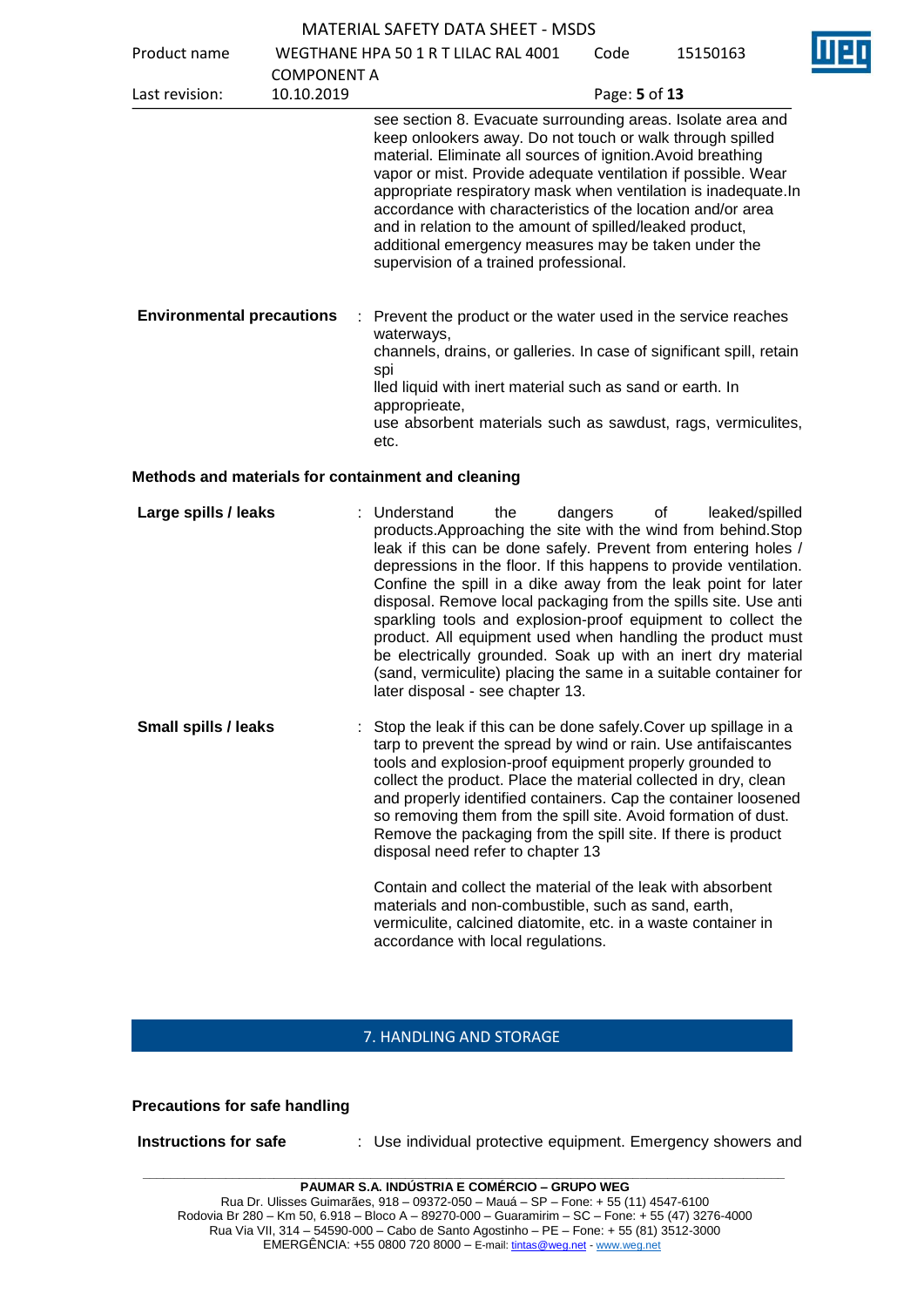| Product name                            |                    | Π<br>WEGTHANE HPA 50 1 R T LILAC RAL 4001<br>Code<br>15150163                                                                                                                                                                                                                                                                                                                                                                                                                                                                                                                                                                                                                                                                                                                                                                                                                                                                                                                                                                                                                                                                                                                                                                                                                                                                                                                                                                                                                                                                                                                                                                  |
|-----------------------------------------|--------------------|--------------------------------------------------------------------------------------------------------------------------------------------------------------------------------------------------------------------------------------------------------------------------------------------------------------------------------------------------------------------------------------------------------------------------------------------------------------------------------------------------------------------------------------------------------------------------------------------------------------------------------------------------------------------------------------------------------------------------------------------------------------------------------------------------------------------------------------------------------------------------------------------------------------------------------------------------------------------------------------------------------------------------------------------------------------------------------------------------------------------------------------------------------------------------------------------------------------------------------------------------------------------------------------------------------------------------------------------------------------------------------------------------------------------------------------------------------------------------------------------------------------------------------------------------------------------------------------------------------------------------------|
|                                         | <b>COMPONENT A</b> |                                                                                                                                                                                                                                                                                                                                                                                                                                                                                                                                                                                                                                                                                                                                                                                                                                                                                                                                                                                                                                                                                                                                                                                                                                                                                                                                                                                                                                                                                                                                                                                                                                |
| Last revision:                          | 10.10.2019         | Page: 6 of 13                                                                                                                                                                                                                                                                                                                                                                                                                                                                                                                                                                                                                                                                                                                                                                                                                                                                                                                                                                                                                                                                                                                                                                                                                                                                                                                                                                                                                                                                                                                                                                                                                  |
| treatment                               |                    | eye wash basins must be installed in locations of use and<br>storage.                                                                                                                                                                                                                                                                                                                                                                                                                                                                                                                                                                                                                                                                                                                                                                                                                                                                                                                                                                                                                                                                                                                                                                                                                                                                                                                                                                                                                                                                                                                                                          |
| <b>Precautions for safe</b><br>handling |                    | Use appropriate personal protective equipment - see section<br>8; The product handling should occur in places with good<br>natural ventilation or with the presence of local exhaust<br>ventilation; The electrical installations must comply with the<br>International Electrical Commission Standards (IEC), ABNT<br>Standards (Brazilian Association of Technical Standards),<br>taking into account the results of the classification area study<br>for the local and/or product instalation.<br>Use anti-sparking tools when handling the product; In transfer<br>operations, metal containers must be used and all containers<br>must be properly grounded to avoid sparkling by the<br>accumulation of static energy; Handle and use away from hot<br>surfaces, sparks, open flames, and other sources of ignition.<br>Do not smoke; Do not ingest. Avoid inhalation of vapors or<br>smoke as well as avoid contact with eyes, skin and clothing;<br>Eating and drinking should be prohibited in the area where the<br>material is handled, stored and processed. Workers should<br>wash their hands before eating, drinking and smoking.<br>Remove contaminated clothing and protective equipment<br>before entering food areas; After use keep the product in its<br>original packaging, sealed; Empty containers may be<br>hazardous and should be disposed of properly. Do not reuse<br>the packaging; Emergency showers and eye washer should be<br>installed in the use and storage places.<br>Do not handle the product until you have read and understood<br>all safety precautions contained in this document. |
| <b>Fire protection</b>                  |                    | Only use in well-ventilated locations, to prevent accumulation<br>of vapors in explosive concentrations.All conductive elements<br>of the system, in contact with the product, must be electrically<br>grounded Keep away from heat and sources of ignition. Tools<br>that do not produce sparks should be used. Do not smoke                                                                                                                                                                                                                                                                                                                                                                                                                                                                                                                                                                                                                                                                                                                                                                                                                                                                                                                                                                                                                                                                                                                                                                                                                                                                                                  |
| <b>Storage conditions</b>               |                    |                                                                                                                                                                                                                                                                                                                                                                                                                                                                                                                                                                                                                                                                                                                                                                                                                                                                                                                                                                                                                                                                                                                                                                                                                                                                                                                                                                                                                                                                                                                                                                                                                                |
| Substances to be avoid                  |                    | : Keep away from oxidising agents, strong acid solutions and<br>strong alkaline solutions.                                                                                                                                                                                                                                                                                                                                                                                                                                                                                                                                                                                                                                                                                                                                                                                                                                                                                                                                                                                                                                                                                                                                                                                                                                                                                                                                                                                                                                                                                                                                     |
| <b>Storage conditions</b>               |                    | The electrical installation must comply with NEC(National<br>Electrical Code) or IEC (International Electrical Commission)<br>standards and/or those of the ABNT (Brazilian Association of<br>Technical Standards). The floor of the storage area must be<br>impermeable, non-combustible and must have ditches that<br>allow run off into the containment reservoir. Storage tanks<br>must be surrounded by embankments and have drains in case<br>of leakage.                                                                                                                                                                                                                                                                                                                                                                                                                                                                                                                                                                                                                                                                                                                                                                                                                                                                                                                                                                                                                                                                                                                                                                |
| Appropriate storage<br>conditions       |                    | : Store the material in covered, dry, well ventilated and<br>identified areasKeep out of direct sunlight. Store in a closed<br>container.                                                                                                                                                                                                                                                                                                                                                                                                                                                                                                                                                                                                                                                                                                                                                                                                                                                                                                                                                                                                                                                                                                                                                                                                                                                                                                                                                                                                                                                                                      |
| Inappropriate storage<br>conditions     |                    | Exposed to elevated temperatures, sun and rain.Close to<br>oxidizing agents. Close to food. Close to sources of heat and<br>ignition.                                                                                                                                                                                                                                                                                                                                                                                                                                                                                                                                                                                                                                                                                                                                                                                                                                                                                                                                                                                                                                                                                                                                                                                                                                                                                                                                                                                                                                                                                          |

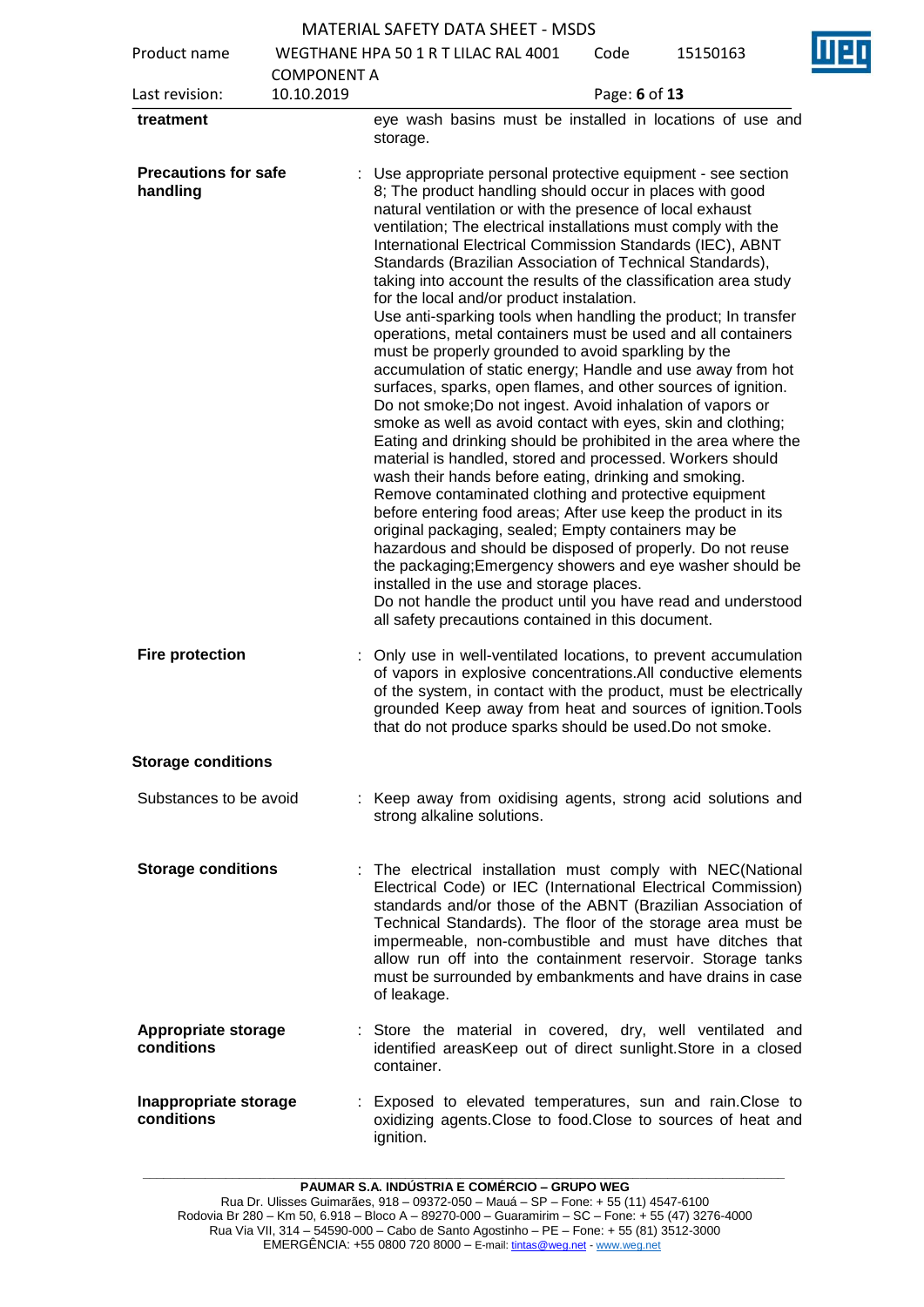| Product name                         | <b>COMPONENT A</b> | WEGTHANE HPA 50 1 R T LILAC RAL 4001                                                                                                                                | Code          | 15150163 |  |
|--------------------------------------|--------------------|---------------------------------------------------------------------------------------------------------------------------------------------------------------------|---------------|----------|--|
| Last revision:                       | 10.10.2019         |                                                                                                                                                                     | Page: 7 of 13 |          |  |
| <b>Materials to avoid</b>            |                    | : Do not store with explosive materials, flammableand/or toxic<br>gases, oxidizing, corrosive substances, or materials that may<br>generate spontaneous combustion. |               |          |  |
| Secure packaging materials           |                    |                                                                                                                                                                     |               |          |  |
| Recommended packaging<br>materials   |                    | Amber type glass.<br>÷<br>Metal packaging                                                                                                                           |               |          |  |
| Packaging materials to be<br>avoided |                    | : Certain plastic materials                                                                                                                                         |               |          |  |

## 8. EXPOSURE CONTROL – PERSONAL PROTECTION

The information in this chapter contain general guidelines. Chapter 1 should be consulted for any information on the recommended use of this product in different scenarios of exposure.

| <b>Engineering control</b><br>measures | : Preferably use the product in adequate application cabin.<br>In case it is not possible, provide exhaustion/ventilation<br>enough to keep the concentration of the agents indicated<br>in this section under the limits of tolerance (L.T.), |
|----------------------------------------|------------------------------------------------------------------------------------------------------------------------------------------------------------------------------------------------------------------------------------------------|
|                                        | otherwise, use adequate respiratory protection equipment.<br>The engineering controls should keep the concentrations                                                                                                                           |
|                                        | of gas/vapour under the limit of LEL - Lower Explosive<br>Limit (see section 9). Use equipment explosion proof.                                                                                                                                |

## **Control parameters**

## **Occupational Exposure Limits**

| <b>Name</b>        | <b>CAS No.</b> | <b>TLV/TWA</b>            | <b>TLV/STEL</b> | <b>TLV/TETO</b> | <b>Source</b> |
|--------------------|----------------|---------------------------|-----------------|-----------------|---------------|
| SOLVENT XYLENE (S) | 1330-20-7      | 78 ppm340                 | $150$ ppm       |                 | NR15ACGIH     |
|                    |                | mg/m <sup>3</sup> 100 ppm |                 |                 |               |

\*PPM - parts of vapour or gas per million of parts of contaminated air

\*\*MG/m<sup>3</sup> - miligrams per cubic meter of air.

| Personal protective equipment required |                                                                                                                                                                                                                           |
|----------------------------------------|---------------------------------------------------------------------------------------------------------------------------------------------------------------------------------------------------------------------------|
| <b>Respiratory protection</b>          | In case of the concentrations are above the indicated<br>tolerance limits, the use of appropriated mask is<br>necessary for this goal (half-face mask or full face mask<br>with filter to organic vapors and acid gases). |
| Eye protection                         | Use hermetic goggles to protect against liquid splashes.                                                                                                                                                                  |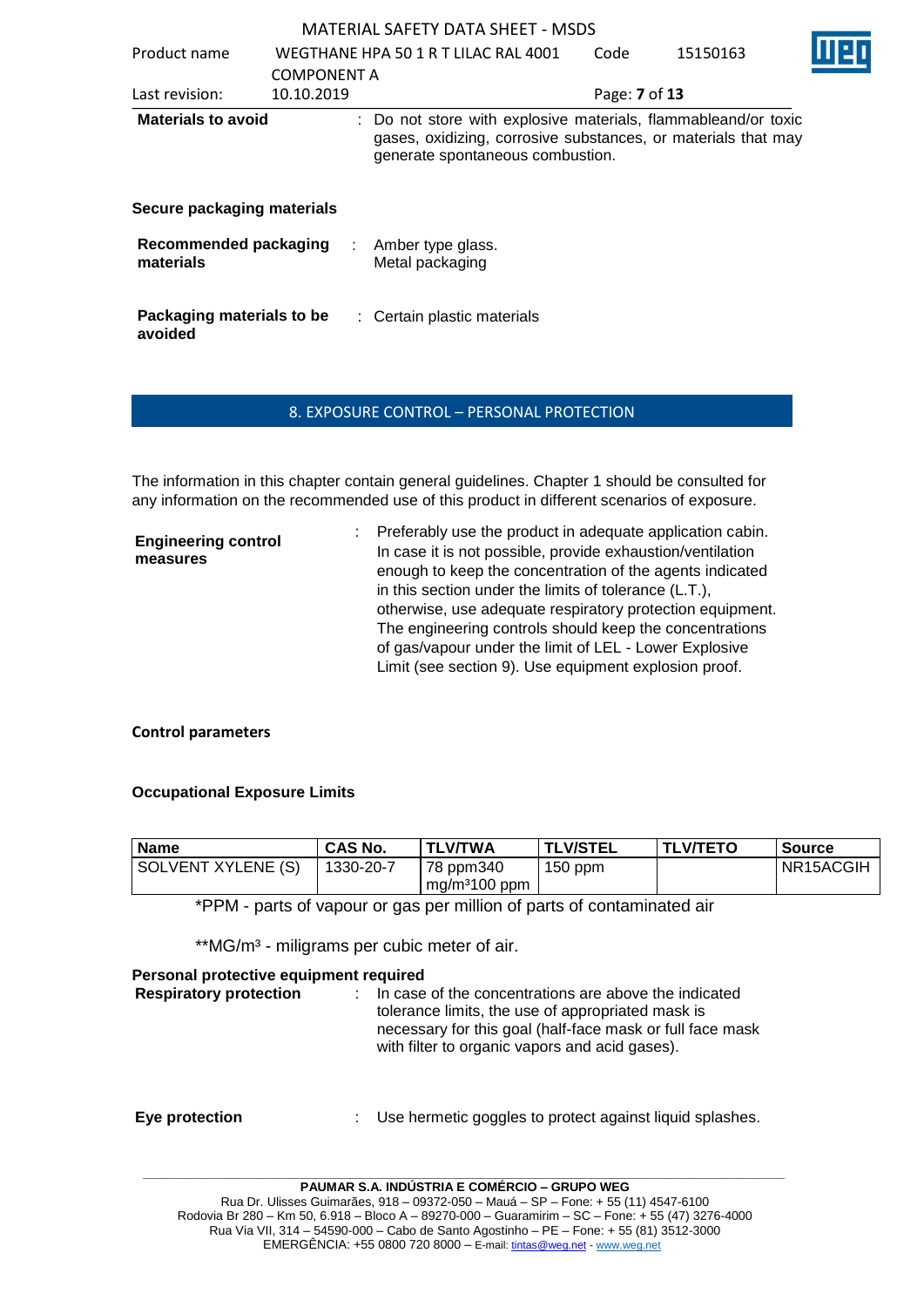| Product name                    | <b>COMPONENT A</b> | WEGTHANE HPA 50 1 R T LILAC RAL 4001                                                                                                                                                                                               | Code          | 15150163 |  |
|---------------------------------|--------------------|------------------------------------------------------------------------------------------------------------------------------------------------------------------------------------------------------------------------------------|---------------|----------|--|
| Last revision:                  | 10.10.2019         |                                                                                                                                                                                                                                    | Page: 8 of 13 |          |  |
| <b>Body and skin protection</b> |                    | : It is recommended the use of apron barber type to<br>protecting upper limbs, trunk and lower limbs in case of<br>splash. In case of risk of static electricity generation the<br>cloth should be antistatic, includin the apron. |               |          |  |

## 9. PHYSICAL AND CHEMICAL PROPERTIES

| Form                                     | t  | Liquid                        |
|------------------------------------------|----|-------------------------------|
| <b>State of matter</b>                   |    | Liquid                        |
| Color                                    |    | <b>Blue</b>                   |
| Odour                                    |    | <b>Distinctive</b>            |
| <b>Odour limit</b>                       |    | Not applicable                |
| рH                                       |    | Not applicable                |
| <b>Melting point</b>                     |    | Data not available.           |
| <b>Boiling point</b>                     |    | Data not available.           |
| <b>Flash Point (Open cup)</b>            |    | 28 °C                         |
| <b>Evaporation rate</b>                  |    | Data not available.           |
| <b>Inflammation point</b>                |    | Method: Data not available.   |
| <b>Upper explosive limit</b>             |    | Data not available.           |
| Lower explosive limit                    |    | Data not available.           |
| Vapor pressure                           |    | Data not available.           |
| <b>Density</b>                           |    | 1,50 - 1,60 g/cm <sup>3</sup> |
| Solubility(ies)                          | t  | Water-insoluble               |
| N-octano /water partition<br>coefficient | t. | Data not available.           |
| <b>Auto flammability</b>                 | İ, | Data not available.           |
| Cinematic viscosity (25°C)               |    | $: 75 - 85$ UK                |
| Vapor density                            |    | Data not available.           |
| <b>Decomposition temperature</b>         |    |                               |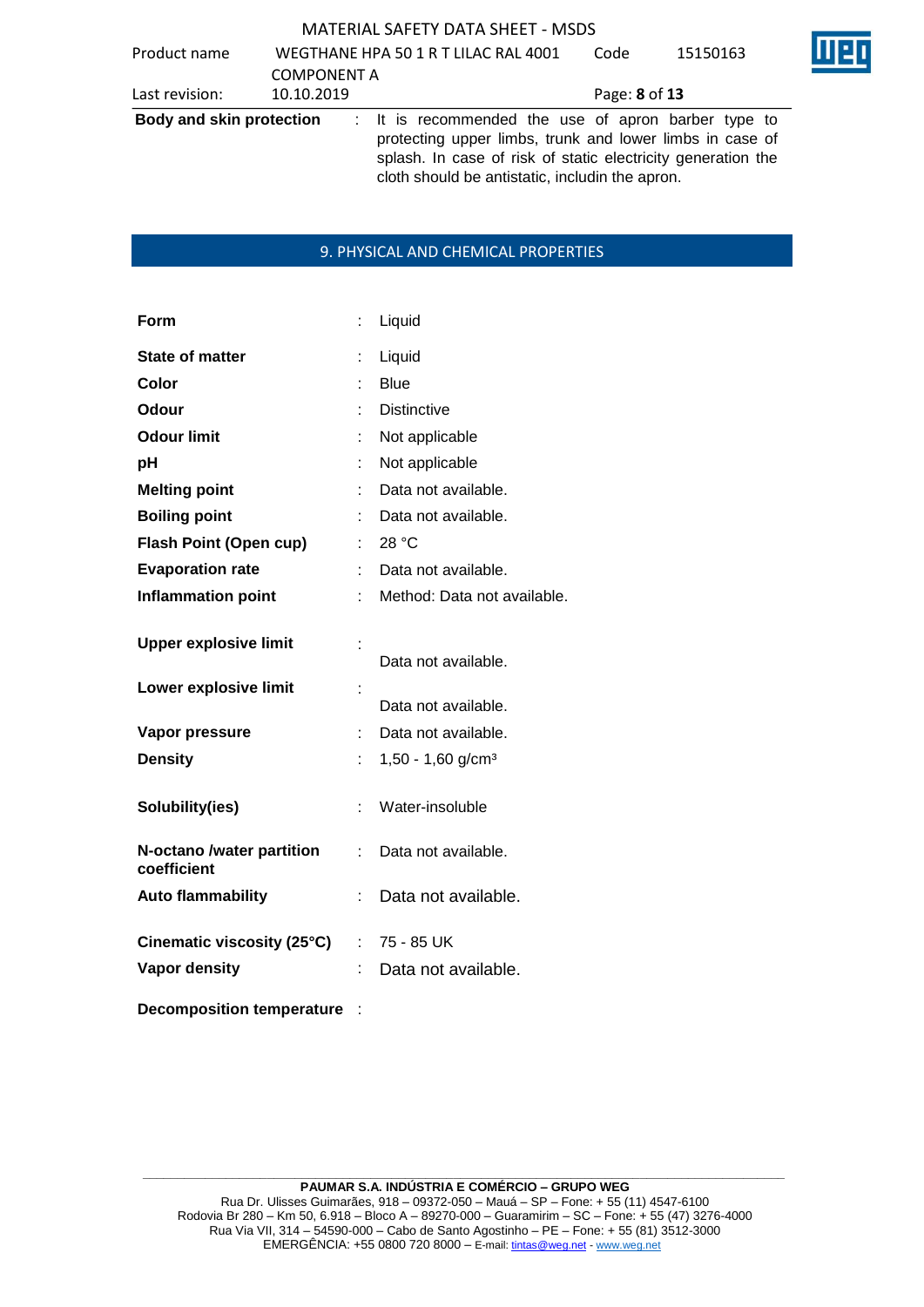Product name WEGTHANE HPA 50 1 R T LILAC RAL 4001

| Product name                                   | <b>COMPONENT A</b> |   | WEGTHANE HPA 50 1 R T LILAC RAL 4001                                                                                                                                                                      | Code          | 15150163 |
|------------------------------------------------|--------------------|---|-----------------------------------------------------------------------------------------------------------------------------------------------------------------------------------------------------------|---------------|----------|
| Last revision:                                 | 10.10.2019         |   |                                                                                                                                                                                                           | Page: 9 of 13 |          |
|                                                |                    |   | <b>10. STABILITY AND REACTIVITY</b>                                                                                                                                                                       |               |          |
|                                                |                    |   |                                                                                                                                                                                                           |               |          |
| <b>Reactivity</b>                              |                    |   | Presents no reactivity at room temperature and under normal<br>conditions of use.                                                                                                                         |               |          |
| <b>Chemical stability</b>                      |                    |   | Stable at room temperature and under normal conditions of<br>use. Unstable at temperatures above the flash point.                                                                                         |               |          |
| <b>Possibility of dangerous</b><br>reactions   |                    |   | Presents no reactivity at room temperature and under normal<br>conditions of use.<br>None when the product is stored, applied and processed<br>correctly.                                                 |               |          |
| Need to add additives and<br><b>inhibitors</b> |                    |   | Not necessary.                                                                                                                                                                                            |               |          |
| <b>Conditions to avoid</b>                     |                    | ÷ | Extreme heat and open flame.                                                                                                                                                                              |               |          |
| Incompatible materials                         |                    |   | Do not store with explosive materials, flammableand/or toxic<br>gases, oxidizing, corrosive substances, or materials that may<br>generate spontaneous combustion.<br>Plastic materials soluble in Xylene. |               |          |
| Dangerous products of<br>decomposition         |                    |   | Produces noxious gases such as carbon monoxide (CO),<br>carbon dioxide (CO2) and nitrogen oxides (NOx).                                                                                                   |               |          |

11. TOXICOLOGICAL INFORMATION

| <b>Components</b><br><b>SOLVENT XYLENE (S)</b>                |                                                                         |                                                |
|---------------------------------------------------------------|-------------------------------------------------------------------------|------------------------------------------------|
| Acute toxicity by oral<br>use                                 | : Test species<br><b>DL50</b><br>Observations                           | Rat<br>4.300 mg/kg                             |
| Acute toxicity by<br>inhalation                               | : Test species<br><b>DL50</b><br>Observations                           | Rat<br>21,7 mg/l4 h                            |
| <b>Acute toxicity by</b><br>cutaneous use                     | : Test species<br><b>DL50</b><br>Observations                           | Rabbit<br>> 1.700 mg/kg<br>Data not available. |
| <b>Acute toxicity (other</b><br>methods of<br>administration) | : Test species<br><b>DL50</b><br><b>LC50</b><br>Non-standard unit value | Data not available.                            |
| Corrosion/irritation of<br>skin                               | $\therefore$ Category 2                                                 |                                                |

**Serious eye damage/eye**  : Data not available.**irritation**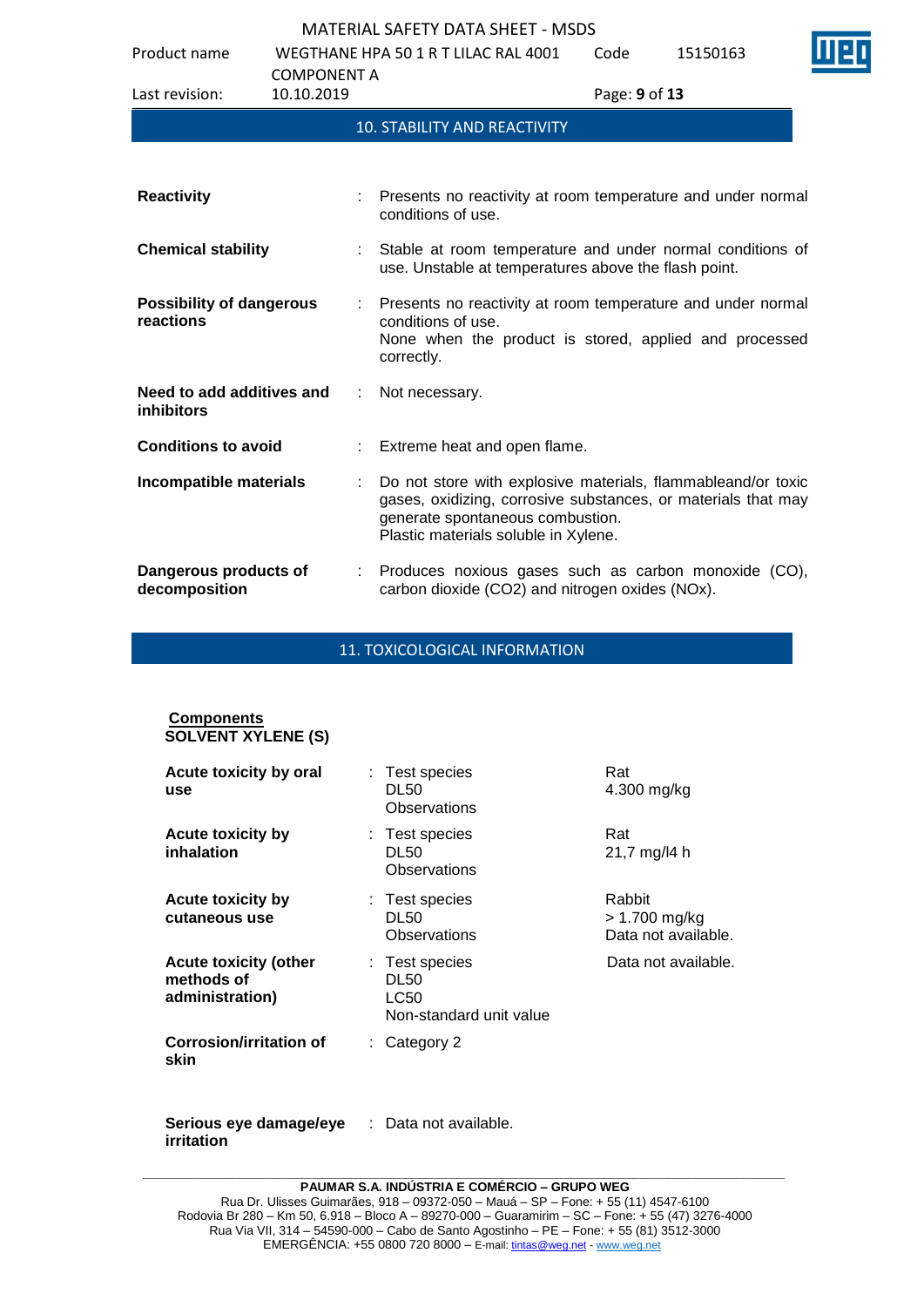| Product name                                                  | <b>COMPONENT A</b> | WEGTHANE HPA 50 1 R T LILAC RAL 4001 | Code           | 15150163 |  |
|---------------------------------------------------------------|--------------------|--------------------------------------|----------------|----------|--|
| Last revision:                                                | 10.10.2019         |                                      | Page: 10 of 13 |          |  |
| <b>Respiratory or dermal</b><br>sensitivity                   |                    | : Category 1                         |                |          |  |
| <b>Mutageneses</b>                                            |                    | : Data not available.                |                |          |  |
| Carcinogenicity                                               |                    | : Data not available.                |                |          |  |
| <b>Toxic effects for</b><br>reproduction                      |                    | $:$ Category 1C                      |                |          |  |
| Specific target organ<br>toxicity (STOT) - single<br>exposure |                    | : Data not available.                |                |          |  |
| Specific target organ<br>toxicity (STOT) - repeat<br>exposure |                    | : Data not available.                |                |          |  |
| Aspiration hazard                                             |                    | : Data not available.                |                |          |  |

# 12. ECOLOGICAL INFORMATION

| <b>Stability in soil</b>                   | : The product easily infiltrates into the soil                                            |
|--------------------------------------------|-------------------------------------------------------------------------------------------|
| <b>Other toxicological</b><br>observations | Data not available.                                                                       |
| <b>Ecotoxicity</b>                         | : Contaminates the ground water.<br>Detrimental to the fauna<br>Detrimental to the flora. |

## 13. DIOSPOSAL AND TREATMENT CONSIDERATIONS

## **Recommended methods for final disposal**

| <b>Product</b><br><b>Product</b> | Class I Waste - Dispose of in industrial landfill or a facility<br>authorized for recycling in accordance with federal, stateor<br>local regulations<br>Class I Waste - Dispose of in industrial landfill or a facility<br>authorized for recycling in accordance with federal, stateor<br>local regulations   |
|----------------------------------|----------------------------------------------------------------------------------------------------------------------------------------------------------------------------------------------------------------------------------------------------------------------------------------------------------------|
| Waste<br>Waste                   | : Class I Waste - Dispose of in industrial landfill or a facility<br>authorized for recycling in accordance with federal, stateor<br>local regulations<br>Class I Waste - Dispose of in industrial landfill or a facility<br>authorized for recycling in accordance with federal, stateor<br>local regulations |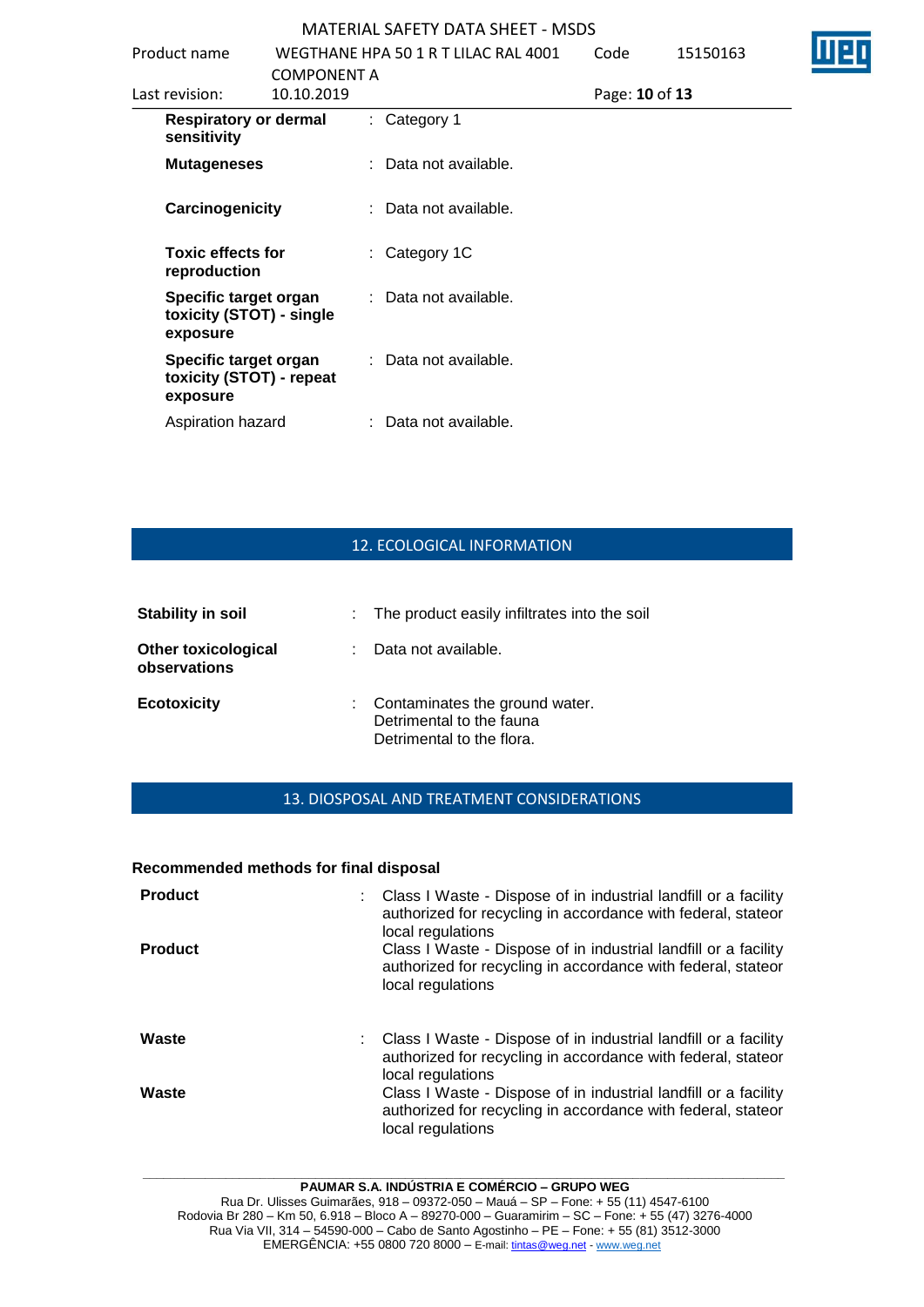|       |                                  |                    | <b>MATERIAL SAFETY DATA SHEET - MSDS</b>                                                                                                                                                                                                                                                        |                |          |  |
|-------|----------------------------------|--------------------|-------------------------------------------------------------------------------------------------------------------------------------------------------------------------------------------------------------------------------------------------------------------------------------------------|----------------|----------|--|
|       | Product name                     |                    | WEGTHANE HPA 50 1 R T LILAC RAL 4001                                                                                                                                                                                                                                                            | Code           | 15150163 |  |
|       |                                  | <b>COMPONENT A</b> |                                                                                                                                                                                                                                                                                                 |                |          |  |
|       | Last revision:                   | 10.10.2019         |                                                                                                                                                                                                                                                                                                 | Page: 11 of 13 |          |  |
|       | <b>Used packaging</b>            |                    | Clean packaging should be sent for recycling. Packaging with<br>class I waste should be disposed of in industrial landfill or a<br>facility authorized for recycling in accordance with federal,<br>state or local regulations.<br>Clean packaging should be sent for recycling. Packaging with |                |          |  |
|       |                                  |                    | class I waste should be disposed of in industrial landfill or a<br>facility authorized for recycling in accordance with federal,<br>state or local regulations.                                                                                                                                 |                |          |  |
|       |                                  |                    | 14. TRANSPORTATION INFORMATION                                                                                                                                                                                                                                                                  |                |          |  |
|       |                                  |                    |                                                                                                                                                                                                                                                                                                 |                |          |  |
|       |                                  |                    |                                                                                                                                                                                                                                                                                                 |                |          |  |
| fLand | <b>ONU</b>                       |                    | 1263                                                                                                                                                                                                                                                                                            |                |          |  |
|       | <b>Class of risk</b>             |                    | $\mathbf{3}$                                                                                                                                                                                                                                                                                    |                |          |  |
|       | <b>Risk number</b>               |                    | : 30                                                                                                                                                                                                                                                                                            |                |          |  |
|       | Packaging group                  |                    | $\therefore$ III                                                                                                                                                                                                                                                                                |                |          |  |
|       | <b>Name</b>                      |                    | Paint (including coats, lacquers, enamels, colorant, gum-<br>lacquers, varnishes, polishes, liquid fillers and liquid lacquers)                                                                                                                                                                 |                |          |  |
|       | <b>Shipping</b>                  |                    |                                                                                                                                                                                                                                                                                                 |                |          |  |
|       | <b>ONU</b>                       |                    | 1263                                                                                                                                                                                                                                                                                            |                |          |  |
|       | <b>Class of risk</b>             |                    | 3                                                                                                                                                                                                                                                                                               |                |          |  |
|       | Packaging group                  |                    | $\therefore$ III                                                                                                                                                                                                                                                                                |                |          |  |
|       | <b>EmS</b>                       |                    | F-E                                                                                                                                                                                                                                                                                             |                |          |  |
|       | <b>MFAG</b>                      |                    | 310                                                                                                                                                                                                                                                                                             |                |          |  |
|       | Appropriate name for<br>dispatch |                    | Paint (including coats, lacquers, enamels, colorant, gum-<br>lacquers, varnishes, polishes, liquid fillers and liquid lacquers)                                                                                                                                                                 |                |          |  |
|       | Air transport<br><b>ONU</b>      |                    | 1263                                                                                                                                                                                                                                                                                            |                |          |  |
|       | <b>Class of risk</b>             |                    | $\therefore$ 3                                                                                                                                                                                                                                                                                  |                |          |  |
|       | Packaging group                  |                    | : III                                                                                                                                                                                                                                                                                           |                |          |  |
|       | Appropriate name for<br>dispatch |                    | Paint (including coats, lacquers, enamels, colorant, gum-<br>lacquers, varnishes, polishes, liquid fillers and liquid lacquers)                                                                                                                                                                 |                |          |  |
|       |                                  |                    |                                                                                                                                                                                                                                                                                                 |                |          |  |

# 15. REGULATORY INFORMATION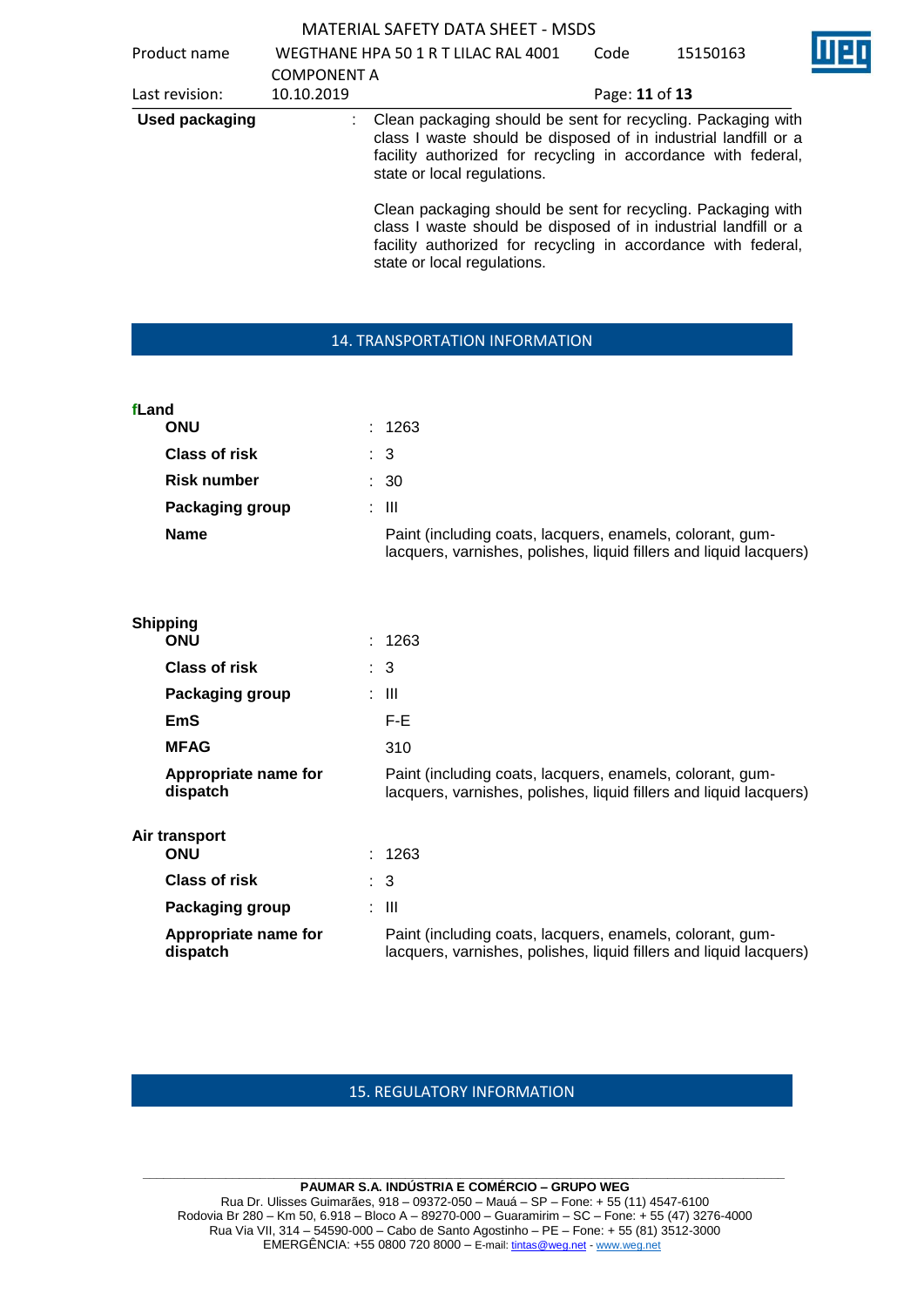# Product name WEGTHANE HPA 50 1 R T LILAC RAL 4001 COMPONENT A<br>10.10.2019 Code 15150163

Last revision: 10.10.2019 Page: **12** of **13**



This MSDS (Material Safety Data Sheet) was generated according to the criteria of NBR 14725/2014. (Brazilian standard that defines the GHS).

| <b>Chemical Product.</b> | Specific Regulations for the   Federal Decree No. 2657, July 3rd, 1998.       |  |
|--------------------------|-------------------------------------------------------------------------------|--|
|                          | Ordinance No. 229, May 24th, 2011 - Changes to Regulatory<br>Standard No. 26. |  |
|                          | ABNT NBR 14725: 2014 - valid from 19/12/2014 -                                |  |
|                          | Amendment 1 (19/11/2014).                                                     |  |
|                          | Law No. 12305, August 2nd 2010 (Solid Waste National<br>Policy).              |  |
|                          | Decree No. 7404, December 23rd, 2010.                                         |  |
|                          | Resolution ANTT N° 5.232, December 14th 2016.                                 |  |

# 16. ADDITIONAL INFORMATION

## **Acronyms Used:**

**Legenda:**

| <b>CAS</b>      | <b>Chemical Abstract Service</b>                          |  |  |  |
|-----------------|-----------------------------------------------------------|--|--|--|
| VO              | <b>Organic Vapors</b>                                     |  |  |  |
| <b>NEC</b>      | National Eletrical code/Código Nacional de Eletricidade   |  |  |  |
| IEC:            | <b>International Eletrical Commision</b>                  |  |  |  |
| <b>ABNT</b>     | <b>Brazilian Association of Technical Standards</b>       |  |  |  |
| <b>ACGIH</b>    | American Conference of Governmental Industrial Hygienists |  |  |  |
| <b>TLV</b>      | <b>Threshold Limit Values</b>                             |  |  |  |
| <b>TLV/TWA</b>  | <b>Time Weighted Average</b>                              |  |  |  |
| <b>TLV/STEL</b> | Short Term Exposure Limit                                 |  |  |  |
| TLC/C:          | Tolerance Limit - Ceiling Value                           |  |  |  |
| EPI:            | Individual Protective Equipment                           |  |  |  |
| <b>CA</b>       | <b>Approval Certificate</b>                               |  |  |  |
| <b>PPRA</b>     | <b>Environmental Risk Prevention Program</b>              |  |  |  |
| <b>NR</b>       | <b>Regulatory Standard</b>                                |  |  |  |
| <b>NFPA</b>     | <b>National Fire Protection Agency</b>                    |  |  |  |
| mmHg            | Millimeters of mercury - pressure unit                    |  |  |  |
| <b>DL50</b>     | Lethal Dose average                                       |  |  |  |
| <b>CL50</b>     | Lethal Concentration average                              |  |  |  |
| ppm             | Parts per million                                         |  |  |  |
| N.d             | Not available                                             |  |  |  |

#### **\_\_\_\_\_\_\_\_\_\_\_\_\_\_\_\_\_\_\_\_\_\_\_\_\_\_\_\_\_\_\_\_\_\_\_\_\_\_\_\_\_\_\_\_\_\_\_\_\_\_\_\_\_\_\_\_\_\_\_\_\_\_\_\_\_\_\_\_\_\_\_\_\_\_\_\_\_\_\_\_\_\_\_\_\_\_\_\_\_\_\_\_\_ PAUMAR S.A. INDÚSTRIA E COMÉRCIO – GRUPO WEG**